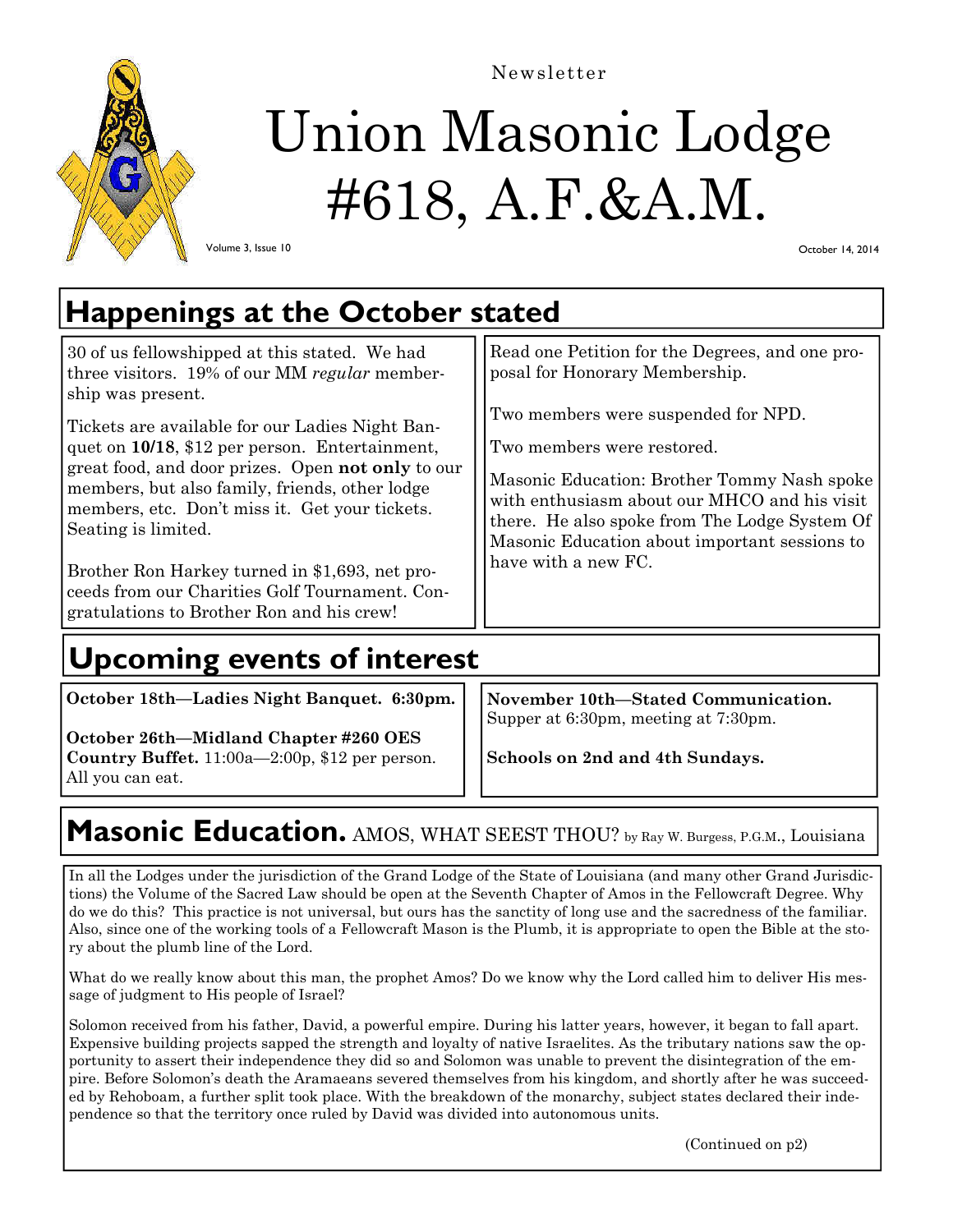### **October Birthdays (by age)**

| <b>AGE / BIRTH DATE REPORT</b>       | <b>HARTSELL SR</b>                    | 57 10/11/1957 DON A. LAMBERT                     |
|--------------------------------------|---------------------------------------|--------------------------------------------------|
| (sorted by age on birth date)        | 69 10/02/1945 THOMAS M. LITTLE        | 54 10/26/1960 ROBERT C.                          |
| 89 10/24/1925 BYRON H. BEAT-<br>l TY | 68 10/16/1946 JOHN G. HATH-<br>l COCK | <b>MCEACHERN</b><br>52 10/14/1962 JEFFREY L. AB- |
| 76 10/09/1938 JIMMIE BARBEE          | 66 10/24/1948 WILLIAM O. BLACK        | <b>SHER</b>                                      |
| 171 10/20/1943 KENNETH W.            | JR                                    | 23 10/30/1991 DAVID G. NASH                      |

# **November Birthdays (by age)**

| <b>AGE / BIRTH DATE REPORT</b><br>(sorted by age on birth date) | 70 11/27/1944 WALKER A.<br><b>HARKEY</b>       | 60 11/05/1954 DENNIS R. KIKER<br>58 11/27/1956 DAVID E. FLOYD |
|-----------------------------------------------------------------|------------------------------------------------|---------------------------------------------------------------|
| 184 11/09/1930 DAVID L. WAR-<br>l WICK-                         | 164 11/21/1950 VINCENT J. D'AN-<br><b>DREA</b> | 57 11/02/1957 PERRY L. SAMS                                   |
| 76 11/18/1938 RONALD A.<br><b>HARKEY</b>                        | 63 11/06/1952 RONNIE J. MORGAN                 | 21 11/16/1993 JOHN R. NASH                                    |

(Continued from p1)

The portion of Solomon's empire north of Mount Hermon, extending as far as the Euphrates, revolted and formed the kingdom of Syria, with Damascus as its capital.

South of Syria was the kingdom of the ten tribes, known as Israel, or the Northern Kingdom, with its capital at Shechem. The Northern Kingdom included the larger portion of Palestine proper, an area of about 9,400 square miles.

The kingdom of Judah included the tribe of that name, a portion of Benjamin, and Simeon, which had been incorporated earlier into Judah. Kings of the Davidic line reigned over Judah until the fall of Jerusalem to Nebuchadnezzar, King of Babylon (587 B.C.)

[*Note from newsletter editor: Several lines deleted here due to space constraints. The Secretary will email you the entire article if you contact him with your email address*.]

The tragedy of all this was that Israel's social structure was completely disrupted. Israel had originally been a covenant community in which there was no class distinction. All men were equal before the law, God, and one another. Now all this had changed. Wealth, power, and affluence came to some in Israel. But the affluent, rather than using their wealth to benefit all of God's people, squandered it on luxuries and status symbols and used their newly-gained power to keep their poor brothers in subjection.

One would think that, in the light of the conditions just described, there would have been little interest in religion in those days. Just the reverse was true. The people were very religious, especially the rich. Religious services were well attended; tithes and offerings were freely and punctually given; impressive festivals were held; and pilgrimages were made to the important religious centers. They thought they were in the favor of God and under His protection. However, just the opposite was true. The Lord despised their feasts and would not accept their sacrifices. Their worship was a profane travesty. It was an act of men and women morally unclean and unwilling to submit themselves to the searching discipline of God.

God had entered into a covenant with Israel. God had chosen Israel out of all the families of the earth. God had given her a land and had given her people special laws to guide them in the way they should go. It seems that Israel believed the covenant to be inviolable and that it gave her privileges and a license that no other nation had. But Israel broke her covenant. She used her freedom from bondage to enslave a large segment of her own people. The gift of the land she used for selfish purposes. She rejected the law of God and walked after lies.

(Continued on p3)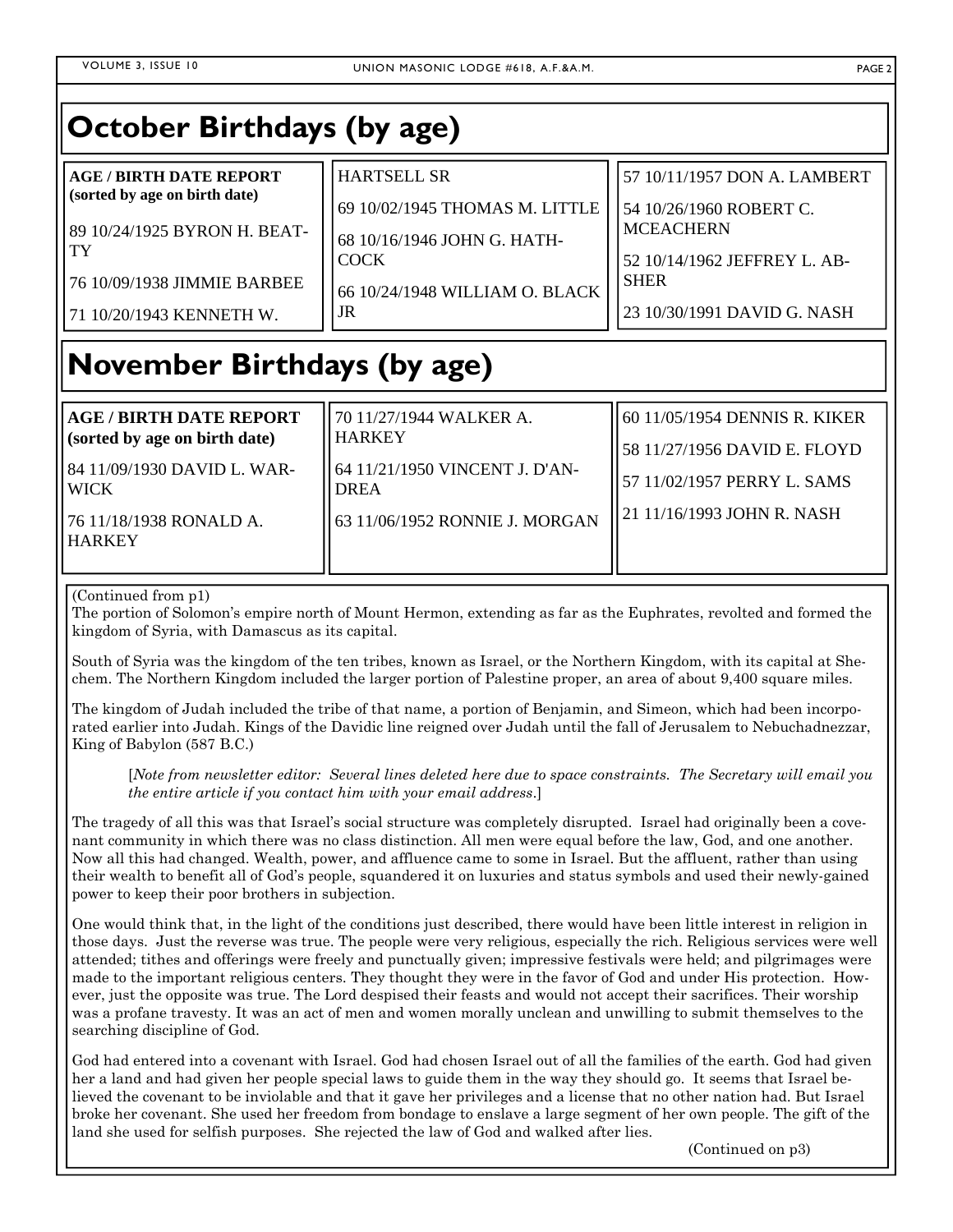#### (Continued from p3)

What was God going to do in the face of Israel's sin? Would he ignore it? Would he wink at it? Or would he stop turning away the punishment from Israel? The answer was "No," he would stop turning away the punishment from Israel. The end had come upon Israel.

Was there no hope for Israel? Was there no way to escape the impending judgment of God? There was only a slight possibility—only that possibility found in the sovereignty of God. Here is where we begin the story about Amos.

Very little is known about the man Amos. He is never mentioned by any other biblical writer. All the information we have about him comes from the little book which bears his name. Amos' name probably means "burdened" or "burdenbearer."

Amos lived in Tekoa, a village in Judah about 11 miles south of Jerusalem and 18 miles west of the Dead Sea. Tekoa was located in a barren rockbound region surrounded on three sides by limestone hills and a breath-taking view of the Dead Sea.

Amos was a shepherd or herdsman and dresser of sycamore trees (wild figs). He was probably a very poor man since his sympathies were with the poor against their rich oppressors. Although he was a shepherd and one who performed menial tasks, he was by no means uneducated. His formal training might have been nil, but he was a keen observer of the ways of God and men. Awareness and sensitivity characterized the man. His literary style was free and pure.

Amos lived in the time of the earthquake, just as the Northern Kingdom of Israel was coming to a close. Seemingly before anyone else in his generation, Amos heard the lion's roar of God's wrath. He is generally recognized as the first of the writing prophets in Israel. He introduced a new element into Old Testament prophecy. He was the first to preach a message of judgment that meant the end of the kingdom of Israel.

At about 760 B.C. God called Amos to deliver His message of judgment to the people of Israel. In spite of his humble background, he was the one God chose to preach His message of repentance and warning to a rebellious nation. Amos possessed a sense of unquestioned obedience and a clear proclamation of God's message. He was committed to the Lord and His principles of holiness and righteousness.

Amos began his ministry with biting words of judgment against the six nations surrounding the land of Judah and Israel. Next he announced Cod's judgment against Judah, but Amos was only warming up to his main objective: a vivid description of God's judgment against the nation of Israel. Amos condemned the people of Israel for their oppression of the poor; worship of idols; rejection of God's salvation; and defilement of the Lord's holy name.

Twice Amos saw the judgment of God coming and interceded for Israel, and God turned away his judgment. But with the third vision of the plumb line, we come to the title of this dissertation.

"Thus He showed me: and behold the Lord stood upon a wall made by a plumb line, with a plumb line in His hand. "And The Lord said unto me, Amos, what seest thou? And I said, a plumb-line. And said the Lord, Behold, I will set a plumb line in the midst of my people Israel: "I will not again pass by them anymore." Amos 7:7-8

 The prophet Amos was the prophet of righteousness and he saw the Lord God as judging Israel by means of the plumb line, signifying the unchanging standards of that righteousness.

Let us look further at this plumb line.

What is a plumb line? It is a simple tool made of a cord with a weight attached to one end. It is used by brick masons and other builders to test the verticality of a wall or other structures. If a wall or a foundation leans, it is out-ofplumb.

Why did God say, "I will set a plumb line in the midst of my people Israel?" Because the plumb admonishes us to walk uprightly in our several stations before God and man. The people of Israel had sinned and in spite of the warnings of Amos, they had not reentered the fold. God made it very plain that each man must try himself by the unerring standard of the plumb line. The plumb line is the symbol of uprightness of character, of integrity, of honest and fair dealings among persons. To plumb one's life and actions is to test them by the eternal laws to God. In all these tests, the people of Israel had failed. That's why He said, "I will set a plumb line in the midst of my people Israel."

So it is with Freemasonry. The real worth of a Mason can never be measured in the opinion of his fellows or in the Masonic honors he has attained. The standard by which a Mason must be judged is by his own evaluation of his conduct and by the principles which he knows to be the unerring and unchanging ones.

(Continued on p4)